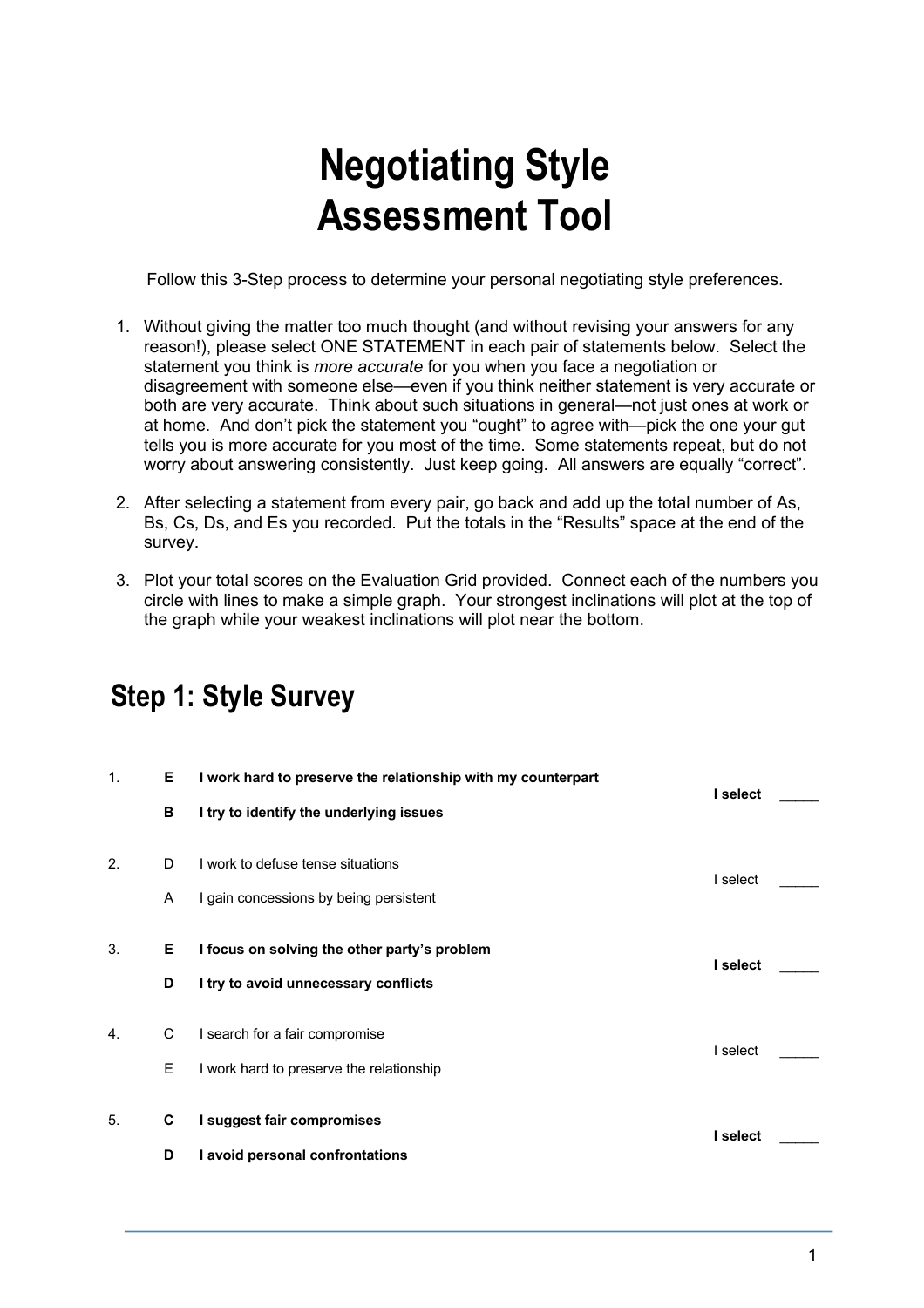#### **Negotiating Style Assessment Tool**

| 6.  | С | I seek the midpoint between our positions                           | I select |  |
|-----|---|---------------------------------------------------------------------|----------|--|
|     | В | I search for the problems underlying our disagreements              |          |  |
| 7.  | D | I tactfully resolve many disagreements                              | I select |  |
|     | C | I expect "give and take" in negotiations                            |          |  |
| 8.  | Α | I clearly communicate my goals                                      |          |  |
|     | B | I focus my attention on the other side's needs                      | I select |  |
| 9.  | D | I prefer to put off confrontations with other people                |          |  |
|     | A | I win my points by making strong arguments                          | I select |  |
| 10. | C | I am usually willing to compromise                                  |          |  |
|     | Α | I enjoy winning concessions                                         | I select |  |
| 11. | в | I candidly address all the problems between us                      |          |  |
|     | Е | I care more about the relationship than winning the last concession | I select |  |
| 12. | D | I try to avoid unnecessary personal conflicts                       |          |  |
|     | С | I search for fair compromises                                       | I select |  |
| 13. | C | I give concession and expect some concession in return              | I select |  |
|     | A | I strive to achieve all my goals in negotiations                    |          |  |
| 14. | A | I enjoy getting concessions more than making them                   |          |  |
|     | E | I strive to maintain the relationship                               | I select |  |
| 15. | Е | I accommodate their needs to preserve the relationship              |          |  |
|     | D | I leave confrontational situations to others if I can               | I select |  |
| 16. | Е | I try to address the other person's needs                           |          |  |
|     | Α | I work hard to achieve all my goals                                 | I select |  |
| 17. | A | I make sure to discuss my goals                                     |          |  |
|     | D | I emphasise areas on which we agree                                 | I select |  |
| 18. | Ε | I am always looking out for the relationship                        | I select |  |
|     | C | I give concessions and expect the other side to do the same         |          |  |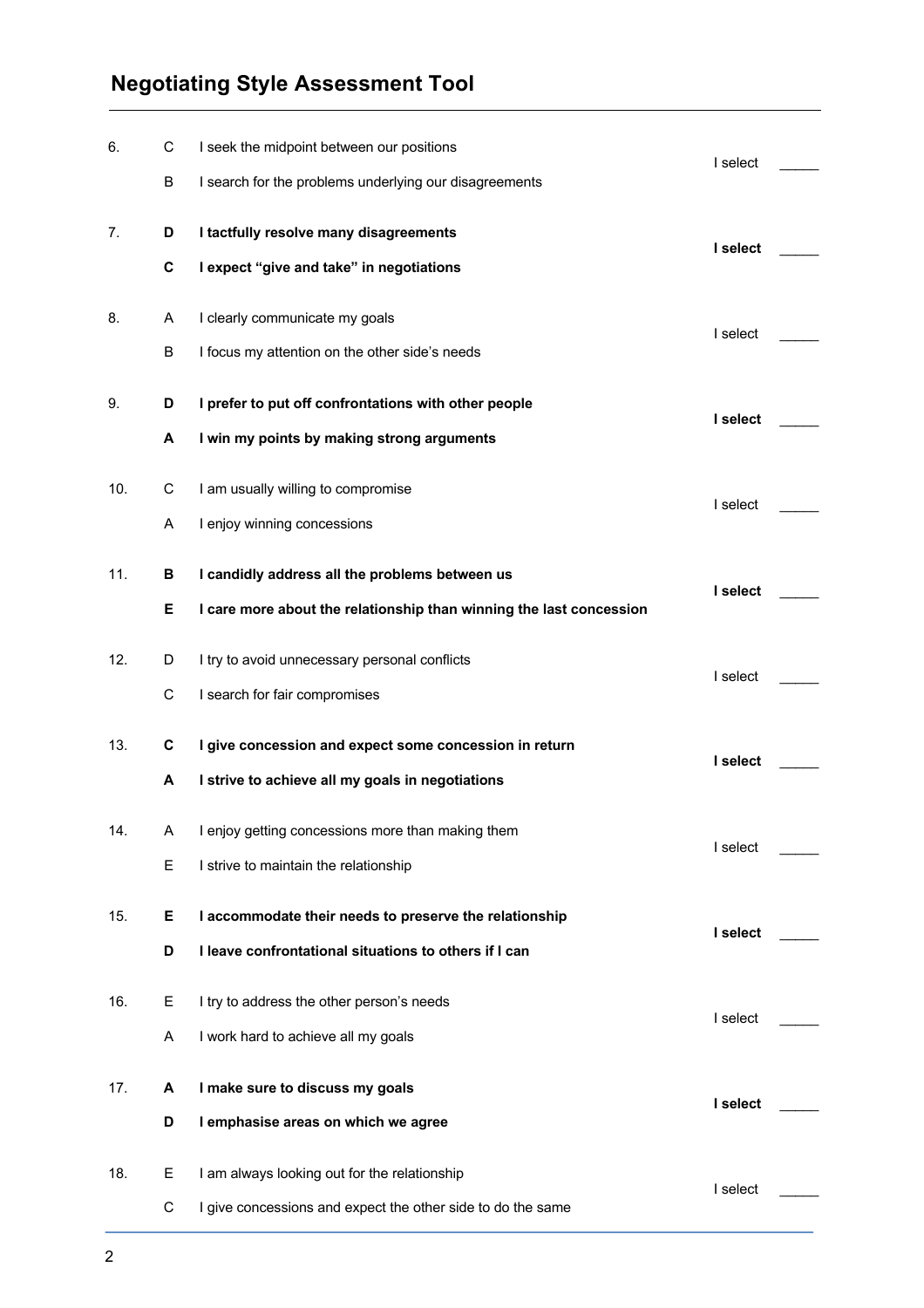| 19. | В | Identify and discuss all of our differences              | I select |  |
|-----|---|----------------------------------------------------------|----------|--|
|     | D | I try to avoid confrontations                            |          |  |
|     |   |                                                          |          |  |
| 20. | A | I obtain my share of concessions                         | I select |  |
|     | Е | I strive to maintain relationships                       |          |  |
| 21. | В | Identify and discuss all of our differences              |          |  |
|     |   |                                                          | I select |  |
|     | C | I look for the compromises that might bridge the gap     |          |  |
| 22. | Е | I develop good relations with the other party            |          |  |
|     | В | I develop options that address both of our needs         | I select |  |
| 23. | C | I seek the middle ground                                 |          |  |
|     |   |                                                          | I select |  |
|     | Α | I strive to achieve my goals in negotiations             |          |  |
| 24. | В | I identify all of our differences and look for solutions | I select |  |
|     | D | I try to avoid unnecessary conflicts                     |          |  |
| 25. | Е | I try to preserve the relationship with my counterpart   |          |  |
|     |   |                                                          | I select |  |
|     | С | I search for fair compromises                            |          |  |
| 26. | D | I emphasize the issues on which we agree                 | I select |  |
|     | В | I uncover and address the things on which we disagree    |          |  |
| 27. | A | I work hard to achieve my goals                          |          |  |
|     | в |                                                          | I select |  |
|     |   | I pay attention to the other person's needs              |          |  |
| 28. | C | I look for the fair compromise                           | I select |  |
|     | В | I try to identify all of the underlying problems         |          |  |
| 29. | D | I avoid unnecessary disagreements                        |          |  |
|     |   |                                                          | I select |  |
|     | Е | I focus on solving the other person's problem            |          |  |
| 30. | A | I strive to achieve my goals                             | I select |  |
|     | B | I work to address everyone's needs                       |          |  |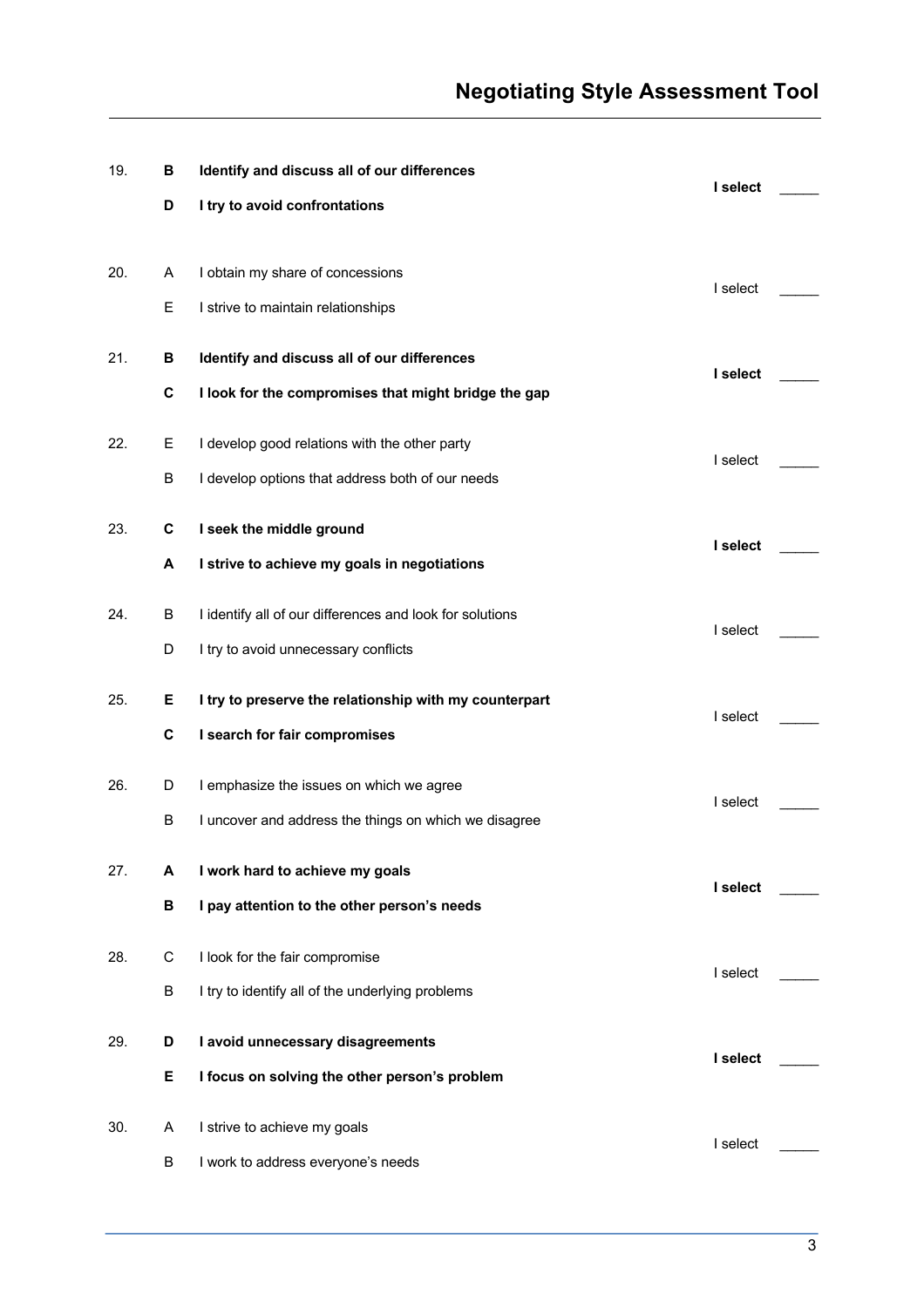## **STEP 2: RECORD RESULTS**

Add up all your A, B, C, D, and E answers and put those totals below:

| As | $=$ |                        |
|----|-----|------------------------|
|    |     |                        |
| Bs | $=$ |                        |
|    |     |                        |
| Cs | $=$ |                        |
|    |     |                        |
| Ds | $=$ |                        |
|    |     |                        |
| Es | $=$ |                        |
|    |     |                        |
|    |     | TOTAL (Must equal 30!) |

# **STEP 3: PLOT YOUR SCORES**

Find and circle the numbers on the following grid that correspond to your scores for each of the five letters. Circle you're a score in the first vertical column on the left side of the grid marked "Competing—A". Circle your B score in the next vertical column marked "Collaborating—B" and so on over to the last vertical column on the right, which is for your E or "Accommodating" score.

Once you have one circle in each column of the grid, connect these five circles with straight lines so you have created a simple graph. Scores at the top of the graph (usually those above the  $70<sup>th</sup>$  percentile) are your strongest bargaining style inclinations. Scores at the bottom of the graph (usually below the  $30<sup>th</sup>$  percentile) are your weaker bargaining style inclinations. All scores between the  $30<sup>th</sup>$  and  $70<sup>th</sup>$  percentiles represent moderate, functional bargaining style inclinations to use that move in ordinary negotiations.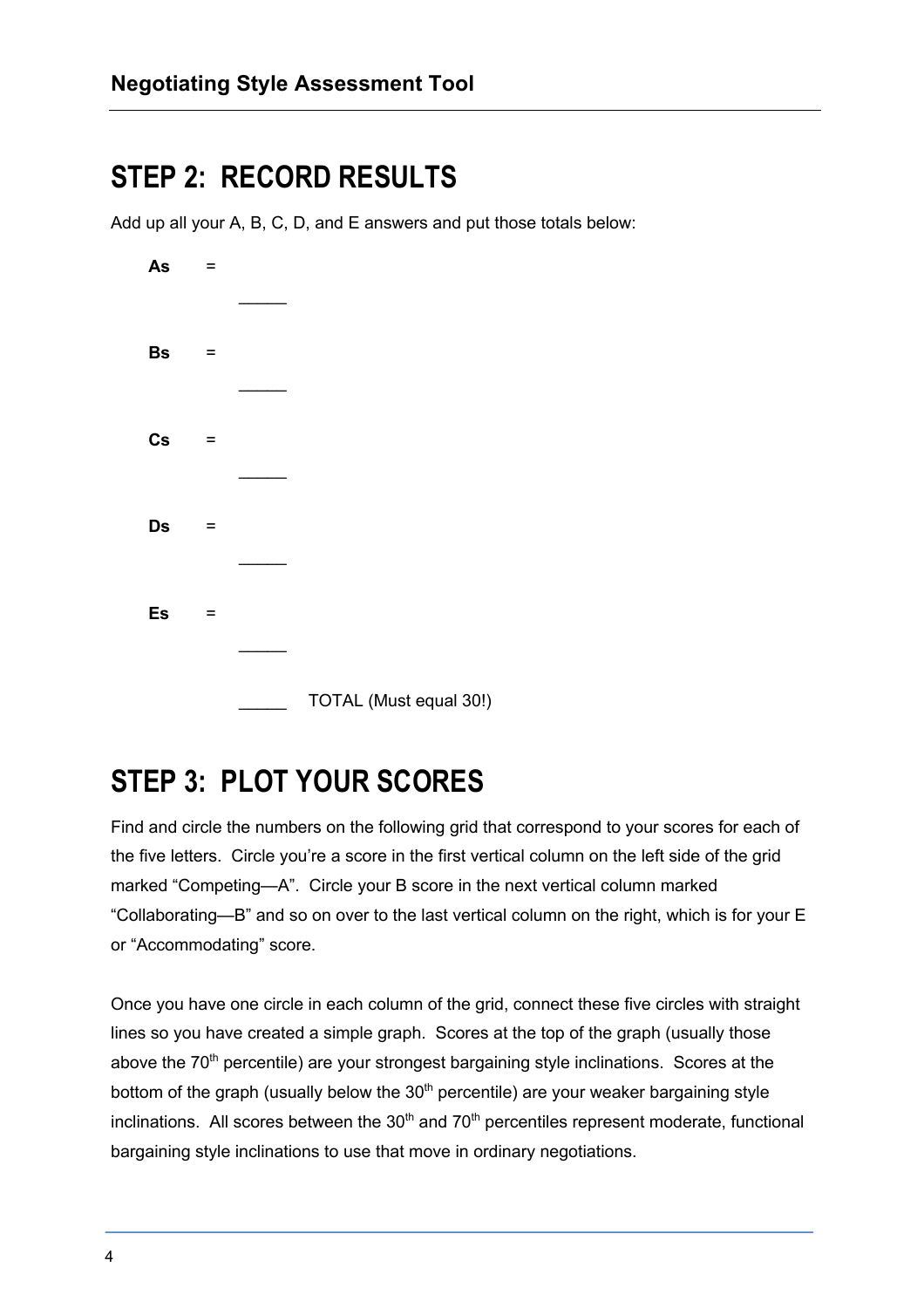

*Source: Professor Richard Shell, The Wharton School, University of Pennsylvania*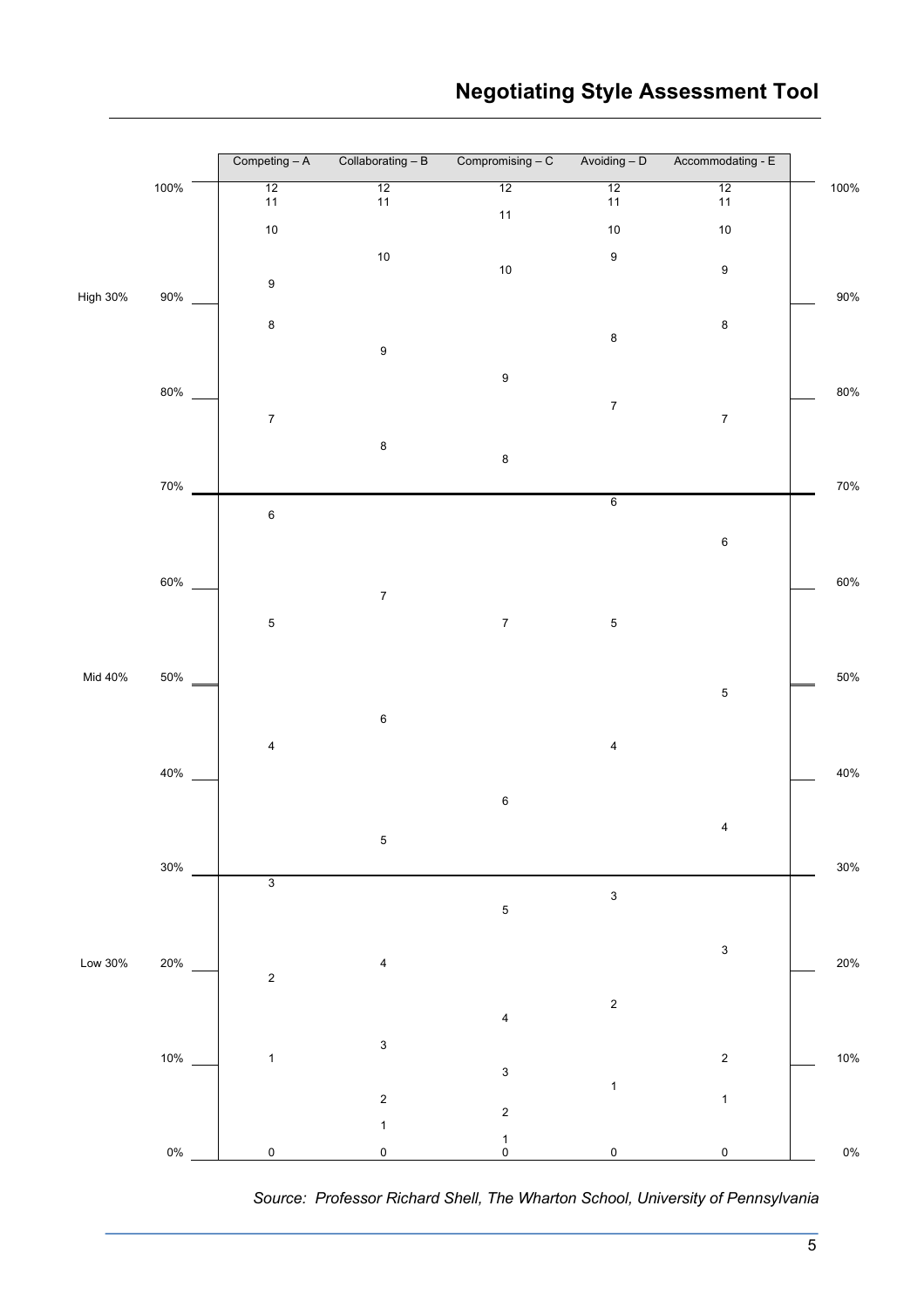The Thomas-Kilmann Conflict Mode Instrument assesses match between the conditions of stakeholders and the most effective approach.

There are two broad preferences:

- Competitiveness
	- o Results focused
	- o Self-interested
	- o Confident and 'entitled'
- **Cooperativeness** 
	- o Relationship focused
	- o Empathetic
	- o Uncomfortable to self-preference

These two basic dimensions of behaviour define five different modes for responding to conflict situations:



1. **Competing** is assertive and uncooperative—an individual pursues his own concerns at the other person's expense. This is a power-oriented mode in which you use whatever power seems appropriate to win your own position—your ability to argue, your rank, or economic sanctions. Competing means "standing up for your rights," defending a position which you believe is correct, or simply trying to win.